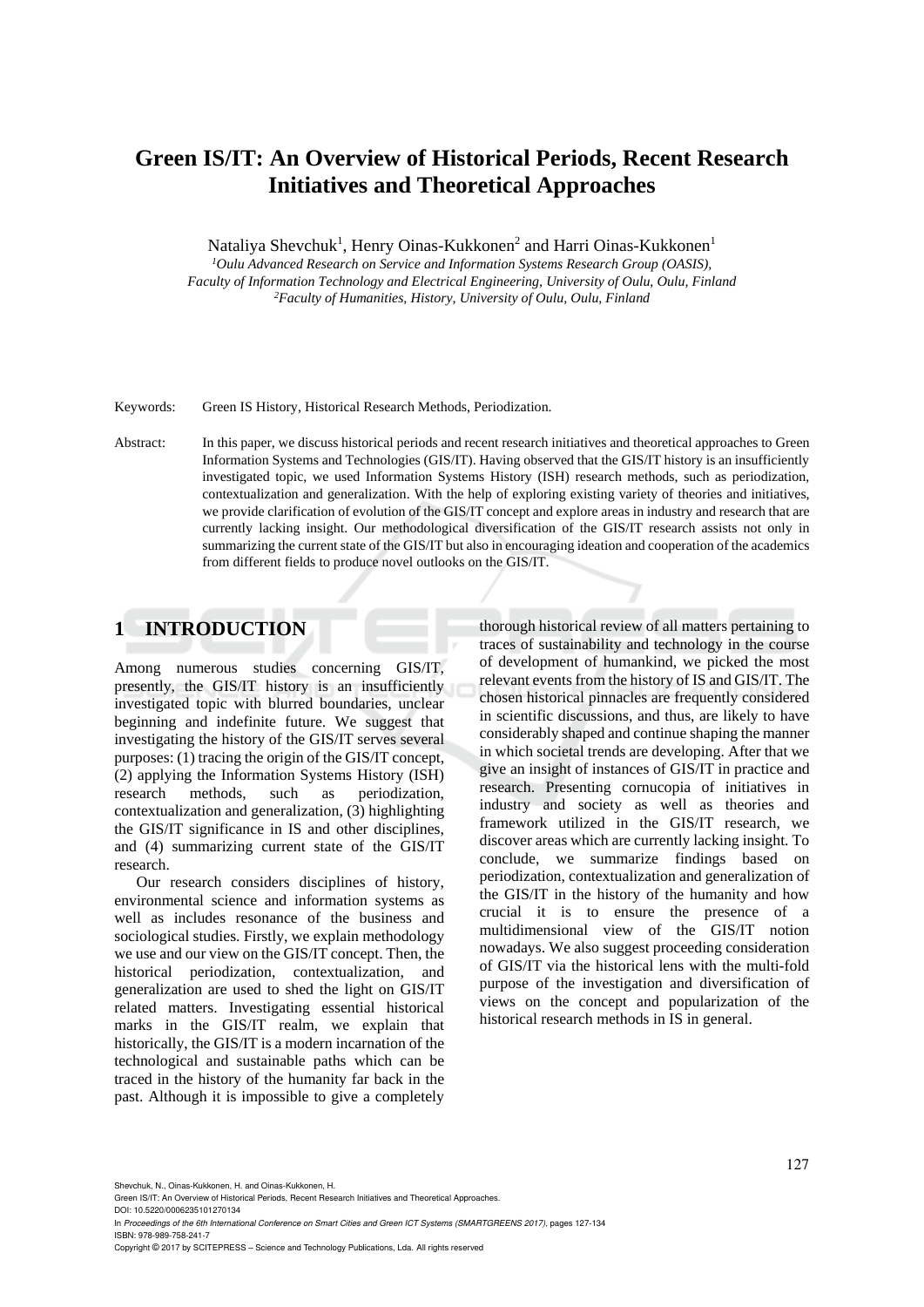#### **2 RESEARCH METHODOLOGY**

In this study, we employ historical research methods. Considering Information Systems History (ISH) as the point where IS meets history (Oinas-Kukkonen and Oinas-Kukkonen, 2014), we approach the GIS/IT history as a chronological account of sustainable ideas combined with practical and theoretical technological developments. To contextualize the present of GIS/IT, we refer to contextualizing relevant trends and tendencies in the past, thus conducting periodization and generalization of the history of sustainability and technology, the components of the GIS/IT history. By mapping these components to sources in the past, we employ historical research approach that will help retrieving an encompassing spectrum of what enabled appearance and growth of the present-day GIS/IT domain.

Considering concepts of sustainability and IS – the deep-rooted and considerably researched notions – as the causes which initiated appearance of the GIS/IT, we rely on assumption that "causes always have contexts, and to know the former we must understand the latter" (Gaddis, 2002). By contextualizing the past of these components, we broaden an existing understanding of these notions and, ultimately, we contribute to explaining the GIS/IT domain. Contextualizing the past is complex and an intellectually rigorous process (Lévesque, 2008), so with undertaking the historian lens to view the GIS/IT domain, we aim to "recover the lost world" (Gaddis, 2002) of what construes the initial point of combining technological and sustainable ideas. Referring to "manipulation of time, space, and scale" (Gaddis, 2002) that are suggested to place a subject of historical investigation in context, we show how passage of time divided in to periods has been modifying necessities of technological advancements and sustainable living and eventually shaped them into a modern concept of GIS/IT.

In accord with the recommended historical research practices (Oinas-Kukkonen and Oinas-Kukkonen, 2014), we constructed a thematic discussion on GIS/IT with an emphasis on chronology and periodization. Observing continuity and periods of time crucial for GIS/IT, we used existing periodization approaches to identify coherent phases and important turning points of the GIS/IT history. Making generalizations and conclusions, we utilized periodization not only to outline chronology of events but also as a medium for sense-making of the GIS/IT phenomenon.

We recognize that there are several outlooks on

GIS and GIT concepts, so, in this study, we emphasize treating the GIT as part of the GIS. Typically, the notion of GIT addresses energy consumption and waste associated with the use of hardware and software, which tends to have a direct and positive impact, such as improving the energy efficiency of hardware and data centers, consolidating servers using virtualization software, and reducing amount of the leftover material associated with obsolete equipment (McLaren et al., 2010; Watson et al., 2008). However, limited to the IT function without leveraging the potential of IS to decrease enterprise-wide environmental impacts, the GIT practices alone cannot solve the environmental challenge (Recker, 2016).

Conversely, GIS has been noted for a potential to enable changes to practices, decisions and business process. It is broadly defined as the composition of structures that assist individuals and organizations to make environmentally sustainable decisions conveniently and effectively, enable and effectuate environmentally sustainable work practices (Recker, 2016; Watson et al., 2008). GIS is distinguished as the study and practice of IS-enabled organizational process reengineering with green objectives that improve environmental and economic performance, advance cooperative knowledge management (Watson et al., 2008), and create positive impacts indirectly. A combination of these views on GIS and GIT constitutes our approach to GIS/IT as the subject of research.

We suggest that the GIS/IT periodization, contextualization and generalization, can be further incorporated into other historical research methods, such as the seven step approach (Mason et al., 1997) and account for other ISH research practical recommendations suggested by Oinas-Kukkonen and Oinas-Kukkonen. We expect that this rather unconventional research approach in the IS discipline will bring out importance of the "green" and sustainable topics in the IS scientific community as well as explain meaning and significance of the GIS/IT to the researchers in other fields.

# **3 HISTORICAL PERIODIZATION OF GIS/IT DEVELOPMENT**

Combination of computer science, management and organization theory, operations research, accounting (Davis and Olson, 1985), and development of technology initiated appearance of Information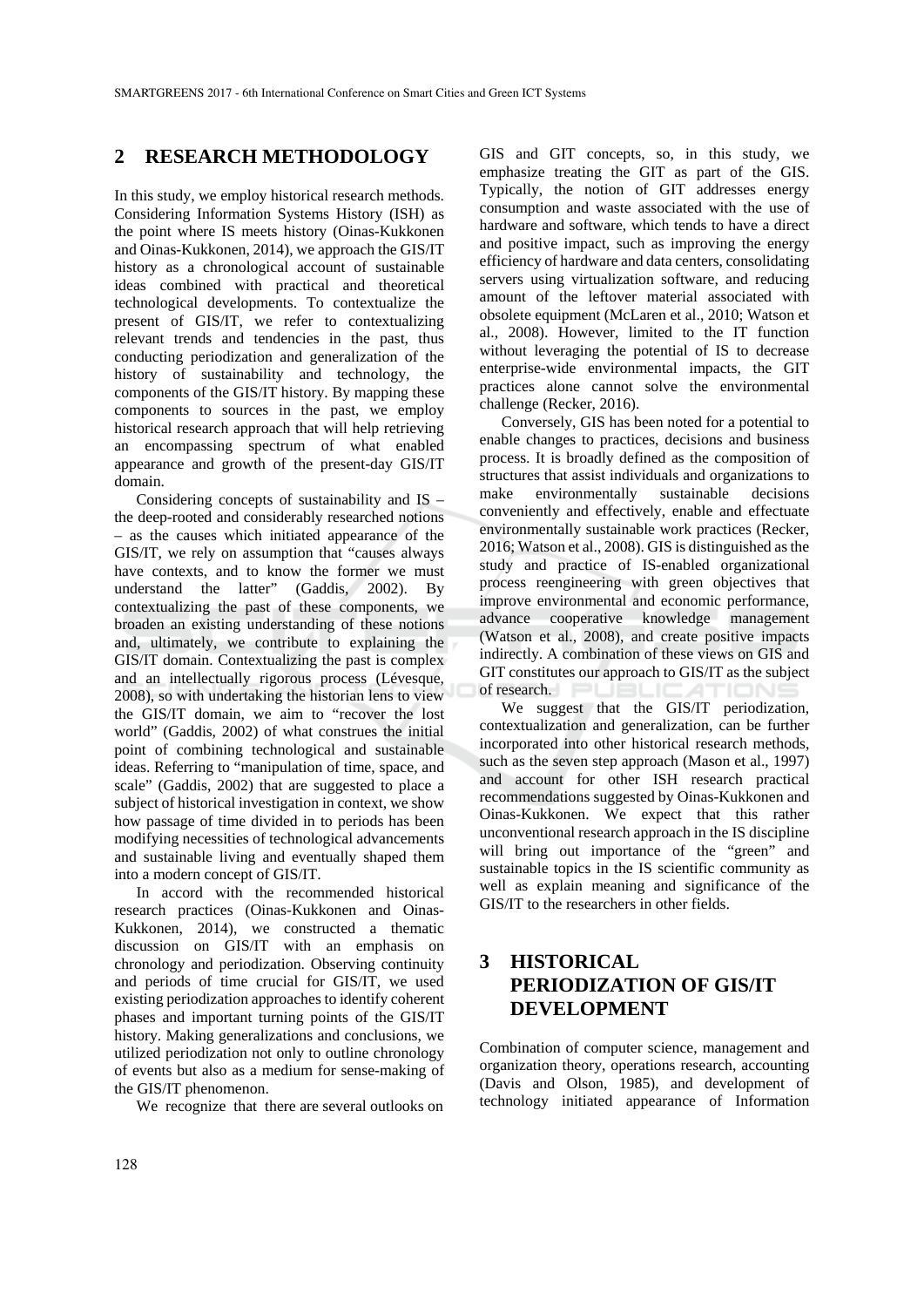Systems research field in 1960s, initially referred to as "Management Information Systems" (Hirschheim and Klein, 2012). Since then, the IS field has been growing and changing together with the disciplines it was initially composed of. To contextualize evolution of the IS field, we refer to the Four Era periodization by Hirschheim and Klein (2012) and we map evolution of the GIS/IT to these stages.

The First Era (from mid 1960s to mid 1970s began when the first IS departments appeared in organizations. This phenomenon was largely driven by the need to automate the basic business processes to consolidate basic data processing (Hirschheim and Klein, 2012). This era is also marked by appearance fo the Third  $(1964 - 1979)$  and Fourth (beginning 1979) Generation computers (Butler, 1997). Although the term "sustainability" had been coined by this time, the significance of sustainable development of human kind had been recognized and the overall environmental consciousness has increased, there was still no significant GIS/IT practices implemented.

The Second Era (from mid 1970 to 1980s) was marked by introduction of personal computers, attempts to develop massive parallel CPUs and artificial intelligence, and competition for the leading position in IS hardware (e.g. Japanese "Fifth Generation Computer project"; the US Microelectronics and Computer Technology Corporation (MCC), the UK's Alvey initiative, and the European Strategic Program of Research in Information Technology (ESPRIT)) (Butler, 1997). At the same time, further association of building sustainable society with the increasing environmental consciousness was taking place. The highlight of the period was establishment of the World Commission on Environment and Development (WCED) (the Brundtland Commission) by the UN to craft longterm environmental strategies for the international community (UN, 1987). *Our Common Future* report (1987), written by the Commission, emphasized meeting needs of the poor without increasing environmental problems (UN, 1987).

The Third Era (from mid 1980s to late 1990s) is the period of emerging departmental computing and decentralization. Large scale computer networking took over private and public networks, and the Internet emerged to assist with open architecture networking (Hirschheim and Klein, 2012). For the first time in history, GIS/IT programs, standards and initiatives started appearing at this point (e.g. Energy Star and TCO Certification (1992), The Uptime Institute Inc. industry standards (1993) (Visalakshi et al., 2013; Raza et al., 2012).

The Fourth and most eventful Era in both IS and GIS/IT fields began in late 1990s with commercialization of the Internet and enhancement of organizational methods of communication and business strategies. Virtual organizations started dominating over "bricks-and-mortar" business model, while intranets and extranets reengineered business processes, consolidated operations and built networking. Simultaneously, mobile and wireless technologies extended the formal workplace and develop ubiquitous computing environments and enabled constant enhancement of GIS/IT applications and solutions. Moreover, improved search engines (e.g. Google) disrupted the research process, while the growth of social media and networking modernized work and interaction (Hirschheim and Klein, 2012) as well as promoted spreading environmentally conscious trends. More industrial standards for environmental care supported by institutions and individuals were established. Businesses and other organizations have started modifying their current processes and strategies related to GIS/IT. Academic research gained a critical role in addressing environmental issues, investigation of theoretical and practical frameworks for organizational, societal and individual needs.

Having paralleled the IS eras and GIS/IT development, we observe that during the First and Second IS Eras GIS/IT existed only in the form of conceptual, ethical, social and political notion turning into more practical concept in the Third and Fourth eras. Overall, the continuity in the IS history due the evolution from MIS to pervasive IS corresponds to the continuous development of GIS/IT. Next we analyze furhter how GIS/IT is approached by practitioners and by academics.

## **4 GIS/IT INITIATIVES IN INDUSTRY AND GOVERNMENT**

Partly the Third Era (1992–1993) and extensively the Fourth Era of IS (since 1999) are marked with implementation of numerous GIS/IT initiatives. GIS/IT can guide companies and corporations in handling toxic, hazardous materials and e-waste, managing energy consuming facilities, and designing products and business processes in environmentally friendly manner (Butler, 2011), ultimately improving organizational image, branding and generating more revenues (Chou and Chou, 2012). Hence, governmental and industrial programs, benchmarks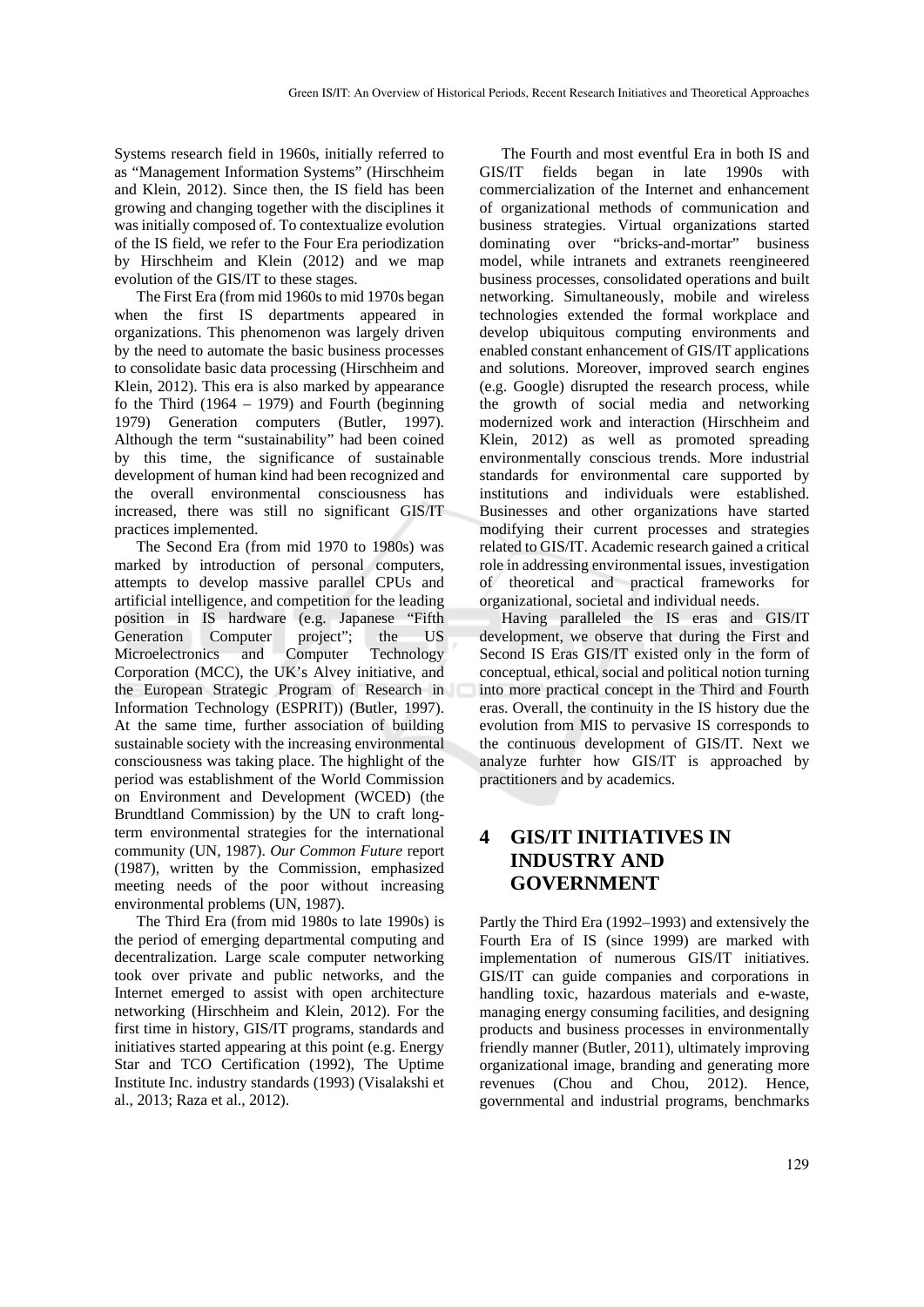and rating tools were created to support and rate success of organizational GIS/IT practices. Several works summarize well-known programs, practices, and certifications acknowledged earlier in GIS/IT research (Gandomi and Amin, 2014; Visalakshi et al., 2013; Raza et al., 2012) highlighting their missions related to GIS/IT advancement. Each of these organizational initiatives is historically important for the GIS/IT devolvement and modernization. Starting from local optional programs (e.g. Energy Star by the US Environmental Protection Agency, Certification program by the Swedish organization TCO Development ), more initiatives developed later resulting onto world-wide programs (e.g. The Uptime Institute Inc. industry standards, Standard Performance Evaluation Corporation (SPEC) benchmarks, Electronic Product Environmental Assessment Tool (EPEAT) by Green Electronics Council, Climate Savers Computing Initiative (CSCI), Green Grid ) and governmental entities and regulations (e.g. the US statewide recycling programs and institutions including Electronics TakeBack Coalition, American Recovery and Reinvestment Act (ARRA), Coalition for American Electronics Recycling) enforcing "green" industrial standards. Thus, initially beginning as auxiliary programs, GIS/IT standards turned into business requirements for organizations to remain competitive and appealing to customers.

Apart from organizational and industrial standards, there are also programs and initiatives for recognizing individual skills and expertise related to GIS/IT. Although they still fall both qualitatively and quantitatively behind those crafted for organizations, the instances of certifications to recognize personal knowledgeability are present in the sphere of the GIS/IT. Simultaneously with the organizational benchmarking, universities and professional certification programs worldwide educate individuals about building and maintaining GIS/IT. Existence of these certifications pinpoints that education and training of the individuals is a valuable contribution towards the overall development of GIS/IT. Visalakshi et al., (2013) highlighted the following certification programs for individuals:

- Certified Green Computing User Specialist (CGCUS), Certified Green Computing Architect (CGCA) and Certified Green Computing Professional (CGCP) by Green Computing Initiative (2007)
- Certificate in GIT by BCS Professional Certification (formerly Information Systems Examinations Board (ISEB))
- Computer Professional Education Program

(CPEP) with the Green Technology Strategies Certification by the Australian Computer Society (ACS) (2009)

- CompTIA Strata GIT (discontinued in 2013) Certification (2010)
- Singapore Certified GIT Professional by the Singapore Infocomm Technology Federation (SiTF) (2012)

Although the specifics of the certifications vary, their main ideas are to educate IT practitioners what the core environmental goals are, which sustainable regulations and practices are most commonly implemented, and how to optimize business processes to reduce carbon footprint.

Moreover, creation of these courses and certifications from 2007 onwards indicated growth in demand of having a registered approval of the individual knowledge and skills at managing GIS/IT. As these certifications aim to provide more career opportunities for their holders, it indicates that GIS/IT expertise has developed as a separate valuable human resource skill. From being solely a point of interest, GIS/IT has become a necessary skill for employees responsible for the corporate social responsibility and procurement or infrastructure. Unfortunately, there are a few drawbacks associated with these certifications. Firstly, some of the certifications were not long-living and have already been discontinued (e.g. CompTIA Strata GIT). Moreover, the certifications' ultimate purpose of contributing towards cultivating eco-friendly individual and organizational attitudes may not always be pursued. For instance, Organization for Economic Cooperation and Development (OECD Working Party on the Information Economy, 2009) noted that initiatives often neglect actual implementation, since only 20% of over 90 government and industry initiatives surveyed were recognized to have the measurable targets (with government programs including targets more frequently than business associations). Hence, constant revisions and further development of the similar initiatives is required.

### **5 GIS/IT THEORETICAL APPROACHES**

Appearing in late 2000s during the most recent part of the Fourth Era of IS, in academic investigation (Tushi, Sedera and Recker, 2014), the GIS/IT research field needs directions, explanations of relevant theoretical foundations, studies, conceptualizations and proposals (Lei and Ngai,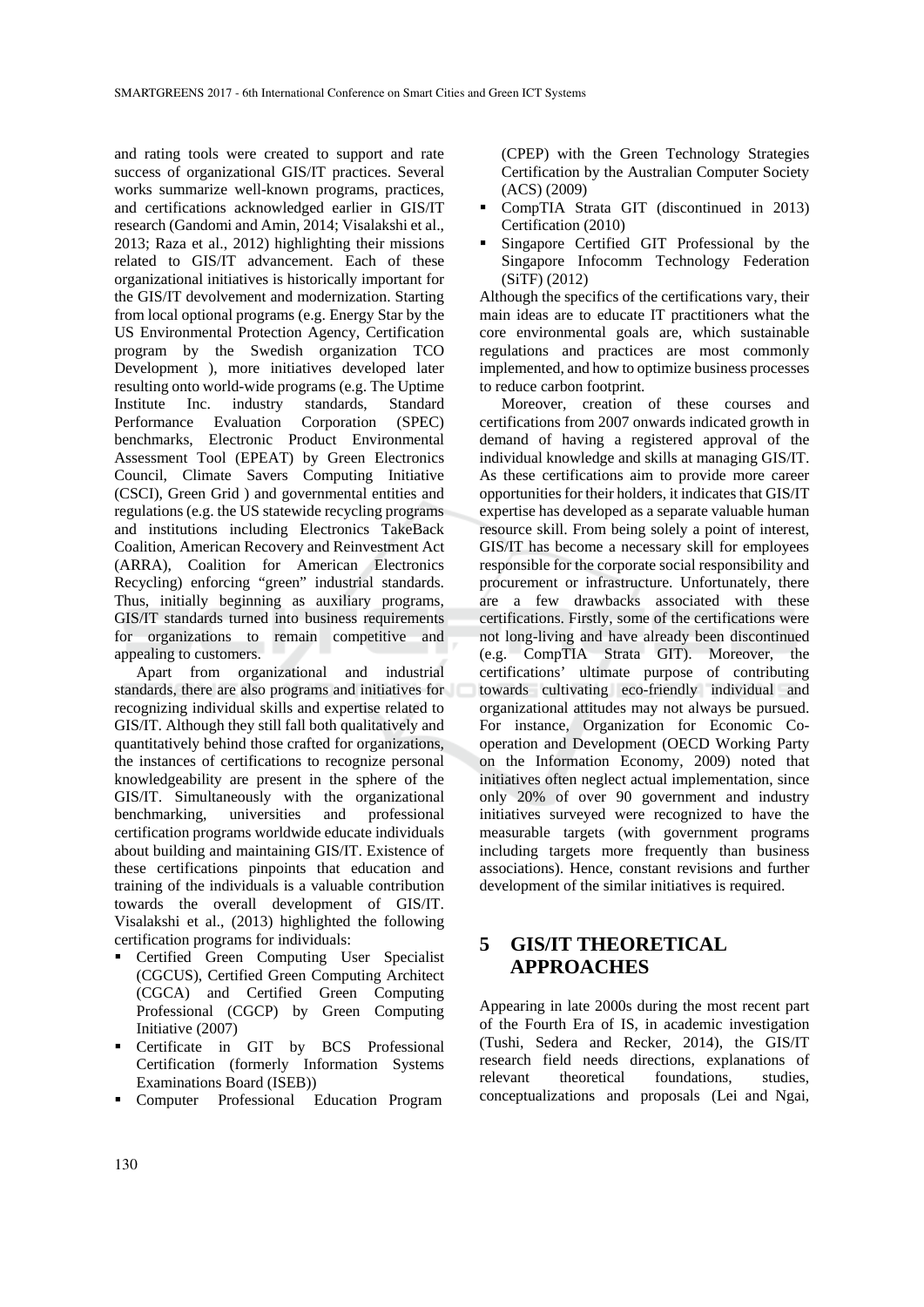|                | GIS/IT application                                                                                                                                                                                                                                                             | Theories                                                                                                                                                                                                                                                                                                                                                                                                                                                                                             |
|----------------|--------------------------------------------------------------------------------------------------------------------------------------------------------------------------------------------------------------------------------------------------------------------------------|------------------------------------------------------------------------------------------------------------------------------------------------------------------------------------------------------------------------------------------------------------------------------------------------------------------------------------------------------------------------------------------------------------------------------------------------------------------------------------------------------|
| Organizational | -Explaining influence of internal and<br>external motivational drivers such as<br>managerial attitudes and subjective<br>norms on emergence GIS/IT<br>initiatives in organizations                                                                                             | Theory of Reasoned Action (Sarkar and Young, 2009), Institutional<br>Theory (Butler, 2011; Sarkar and Young, 2009), Motivation Theory<br>(Molla and Abareshi, 2012; Molla and Abareshi, 2011), Resource<br>Dependence Theory (Datta, Roy and Tarafdar, 2010), Theory of<br>Absorptive Capacity (Cooper and Molla, 2012), Organisational Theory<br>(Butler, 2011), Belief-Action-Outcome (Gholami et al., 2013),<br>Diffusion of Innovation (Bose and Luo, 2011; Nedbal et al., 2011)                 |
|                | -Providing insights on incorporating<br>GIS/IT in organizational context                                                                                                                                                                                                       | G-Readiness Framework (Molla et al., 2008), Implementation<br>Framework (Mann, Grant and Singh Mann, 2009), Strategic GIT<br>Alignment (Erek et al., 2011), Balanced Scorecard (Jain, Benbunan-<br>Fich and Mohan, 2011), Socio-Technical System Theory (Seidel, Recker<br>and vom Brocke, 2013), Energy Efficiency and Low Carbon Enabler<br>GIT (Uddin and Rahman, 2012), Process Virtualization Theory (Bose<br>and Luo, 2011)                                                                    |
|                | -Theorizing processes of introducing,<br>assessing and evaluating GIS/IT<br>initiatives, implementation stages,<br>performance and integration<br>possibilities (outsourcing) at different<br>the organizational levels and across<br>departments                              | Technology-Organization-Environment Theory (Lei and Ngai, 2013;<br>Bose and Luo, 2011; Nedbal et al., 2011), Value Model (Chou and<br>Chou, 2012), Transaction Cost Theory (Nedbal et al., 2011), Theory of<br>Practise (Ijab, Molla and Cooper, 2011), Business Transformation<br>(Elliot, 2011), GIS Lifecycle (Ijab et al., 2010), Functional Affordance<br>(Seidel, Recker and vom Brocke, 2013), Natural Resource Based View<br>Theory (Rahim and Rahman, 2013; Dao, Langella and Carbo, 2011). |
| Social         | -Exploring initiatives, motivations,<br>beliefs, driving political (public<br>concerns, regulatory forces) and<br>economic factors (cost reduction,<br>differentiation), actions for<br>acceptance and role of mobile<br>technologies in adoption of GIS/IT in<br>the society. | Actor Network Theory (Aoun, Vatanasakdakul and Cecez-Kecmanovic,<br>2011; Bengtsson and Ågerfalk, 2011), Motivation Theory (Koo, Chung<br>and Lee, 2013; Molla and Abareshi, 2012; Molla and Abareshi, 2011),<br>Reference Group Theory (Koo, Chung and Lee, 2013), Stakeholder<br>Theory (Cai, Chen and Bose, 2013), Political–Economic Framework<br>(Cai, Chen and Bose, 2013), U-Commerce Framework (Pitt et al.,<br>2011), Belief-Action-Outcome Framework (Melville, 2010)                      |
| Individual     | -Examining beliefs, behaviors, and<br>goal-setting initiatives of GIS/IT<br>users:<br>-Observing how GIS/IT encourages<br>sustainable measures.                                                                                                                                | Theory of Reasoned Action (Chow and Chen, 2009), Theory of Planned<br>Behavior (Chow and Chen, 2009), Extended Model of Goal-Directed<br>Behavior Theory (Loock, Staake and Thiesse, 2013)                                                                                                                                                                                                                                                                                                           |

Table 1: Examples and classification of GIS/IT theories.

2013; Nanath and Pillai, 2012). Empirical GIS/IT studies between 2007 and 2013 (examined by Tushi, Sedera and Recker (2014) collected data at the organizational level (Cai et al., 2013; Molla and Abareshi, 2012; Nanath and Pillai, 2012; Cater-Steel and Tan, 2011; Molla, 2009; Molla et al., 2009) from both organizations and individuals (Ansari et al., 2010), and from individuals (end users) (Chetty et al., 2009; Chow and Chen, 2009; Sarkar and Young, 2009; Chetty et al., 2008; Woodruff et al., 2008). Theoretical analysis (Tushi et al., 2014) reveals (1) core topics (e.g. what GIT is, how it is causing problems to the environment, how IT can be transformed into GIT), (2) periphery topics (e.g. GIT life cycles, motivations and initiatives), and (3) topics beyond the scope (addressing awareness, cost of implementation, current challenges, future development, readiness and capability of organization to face GIT, literature reviews of the GIS/IT). To form a richer understanding of dominant types of studies in the GIS/IT research, we classified previously identified by Tushi, Sedera and Recker (2014) prevalent theories and frameworks into several general IS theory types outlined by Oinas-Kukkonen (Oinas-Kukkonen, 2015). This generalization distinguishes individual user behaviors, social behaviors (of both individual users and groups/networks of users), and organizational behaviors. Applying this classification (see Table 1) provides an insight on which levels of analysis environmentally-oriented behaviors have been most commonly addressed and reveals the ones lacking scientific insight in GIS/IT literature.

Classification discloses that most of existing theories and frameworks (23 in total) assist organizations in implementing, utilizing and evaluating GIS/IT initiatives. Meanwhile, the theoretical approaches for individuals (3 total) and social groups (7 total) are scarce. Thus, the GIS/IT research should devote more attention to creating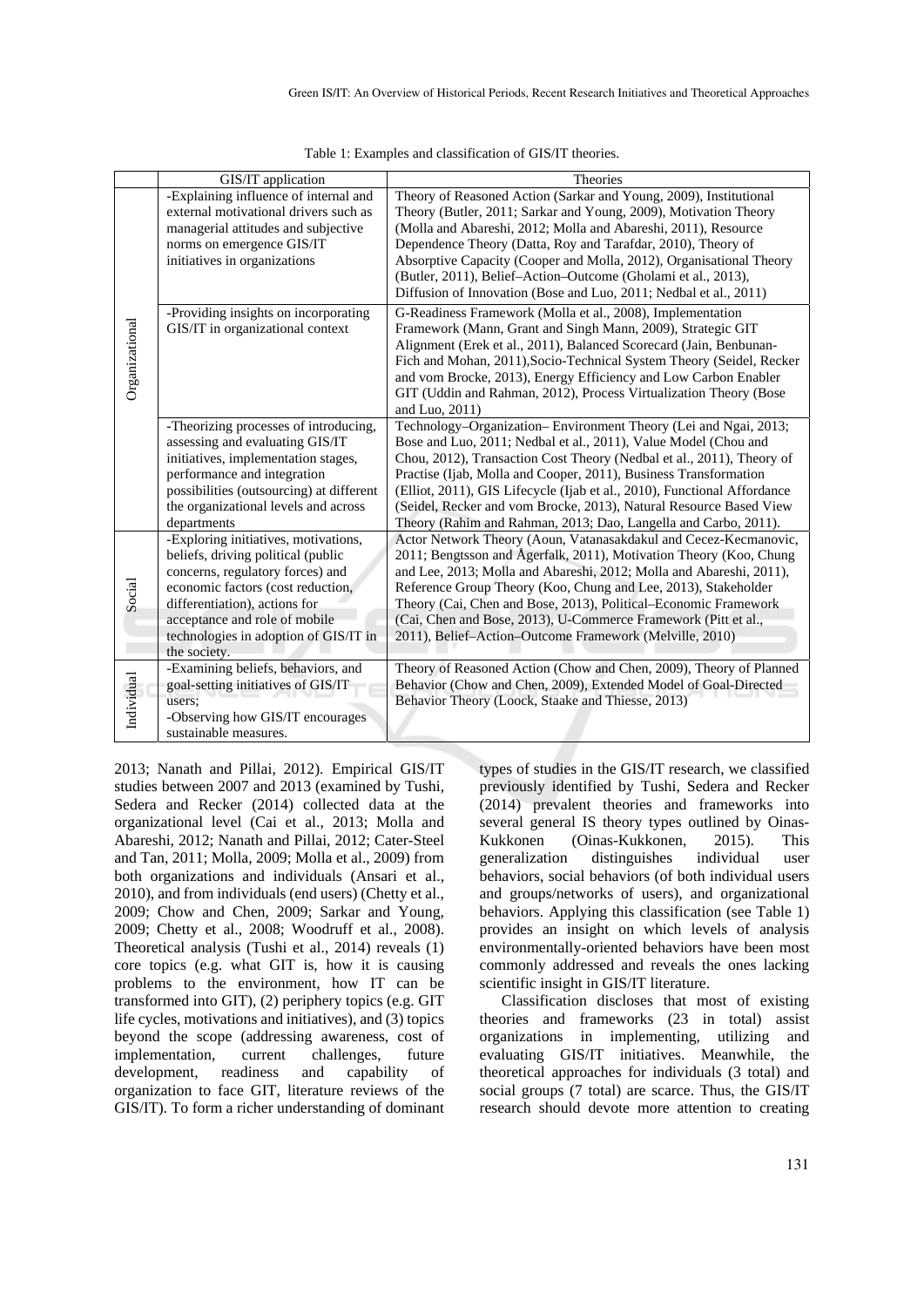GIS/IT theoretical and practical solutions beyond the scope of the organizational and job-related contexts.

#### **6 CONCLUSIONS**

We utilized historical methods contextualize and generalize GIS/IT concept which up-to-date has only been looked at as exclusively novel creation of the recent stage of the technological age. By placing it in the context of the related sustainable and general IS trends, we highlighted its importance for the society in different historical periods. Thus, together with underpinning the significance of the GIS/IT, we expanded utilization of the historical research methods in IS research. Historical periodization, generalization and contextual analysis of GIS/IT initiatives shed the light on inseparability of sustainable environmental concerns and technological development. Periodization exposed evolution of ideas about sustainability and IS which culminated with the emergence of the new currently developing division of research – the GIS/IT. Summarizing current theoretical and practical initiatives of the GIS/IT, we emphasized the potential and need to continue developing this concept.

Besides exploring development of the sustainable trends in parallel with constant technological advancement from the IS perspective, we applied historical research methods to summarize a wide range of GIS/IT related standards and programs created for organizations and individuals. Our assessment suggests that while both types of the initiatives are crucial and impactful, the ones crafted for individuals have been scarcer and less advanced. Similarly, in research and science, GIS/IT has been studied more often on organizational and social levels than on the individual one. Therefore, we highlight the need to generate more practical and theoretical GIS/IT solutions and studies targeted specifically for individuals. Finally, our periodization, contextualization, and generalization set the scene the further more meticulous GIS/IT Historical Research.

#### **REFERENCES**

- Ansari, N.L., Ashraf, M.M., Malik, B.T., and Grunfeld, H. 2010. Green It Awareness and Practices: Results from a Field Study on Mobile Phone Related E-Waste in Bangladesh. *International Symposium on Technology and Society (ISTAS),* pp. 375-383.
- Aoun, C., Vatanasakdakul, S., and Cecez-Kecmanovic, D. 2011. Can Is Save the World? Collaborative

Technologies for Eco-Mobilisation. *Australasian Conference on Information System.*

- Bengtsson, F., and Ågerfalk, P.J. 2011. Information Technology as a Change Actant in Sustainability Innovation: Insights from Uppsala. *The Journal of Strategic Information Systems*, 20(1), pp. 96-112.
- Bose, R., and Luo, X. 2011. Integrative Framework for Assessing Firms' Potential to Undertake GIT Initiatives via Virtualization–a Theoretical Perspective, *The Journal of Strategic Information Systems*, 20(1), pp. 38- 54.
- Butler, J. G. 1997. History of information technology and systems. Concepts in New Media. University of Arizona, http://www. tcf. ua. edu/AZ/ITHistoryOutline. htm.
- Butler, T. 2011. Compliance with Institutional Imperatives on Environmental Sustainability: Building Theory on the Role of GIS. *The Journal of Strategic Information Systems*, 20(1), pp. 6-26.
- Cai, S., Chen, X., and Bose, I. 2013. Exploring the Role of It for Environmental Sustainability in China: An Empirical Analysis. *International Journal of Production Economics,* 146(2), pp. 491-500.
- Cater-Steel, A., and Tan, W.-G. 2011. The Role of It Service Management in GIT. *Australasian Journal of Information Systems,* 171.
- Chetty, M., Brush, A., Meyers, B.R., and Johns, P. 2009. It's Not Easy Being Green: Understanding Home Computer Power Management. *SIGCHI Conference on Human Factors in Computing Systems, ACM*, pp. 1033- 1042.
- Chetty, M., Tran, D., and Grinter, R.E. 2008. Getting to Green: Understanding Resource Consumption in the Home. *International Conference on Ubiquitous Computing, ACM*, pp. 242-251.
- Chou, D.C., and Chou, A.Y. 2012. Awareness of GIT and Its Value Model. *Computer Standards and Interfaces*, 34(5), pp. 447-451.
- Chow, W.S., and Chen, Y. 2009. Intended Belief and Actual Behavior in Green Computing in Hong Kong. *Journal of Computer Information Systems*, 50(2), p. 136.
- Cooper, V., and Molla, A. 2012. Developing GIT Capability: An Absorptive Capacity Perspective, *Pacific Asia Conference on Information Systems, PACIS*, pp. 1-15.
- Dao, V., Langella, I., and Carbo, J. 2011. From Green to Sustainability: Information Technology and an Integrated Sustainability Framework, *The Journal of Strategic Information Systems*, 20(1), pp. 63-79.
- Datta, A., Roy, S., and Tarafdar, M. 2010. Adoption of Sustainability in It Services: Role of It Service Providers. *Americas Conference on Information Systems.*
- Davis, G., and Olson, M. 1985. *Management information systems: Conceptual foundations, structure, and development*. New York: McGraw-Hill, Inc.
- Elliot, S. 2011. Transdisciplinary Perspectives on Environmental Sustainability: A Resource Base and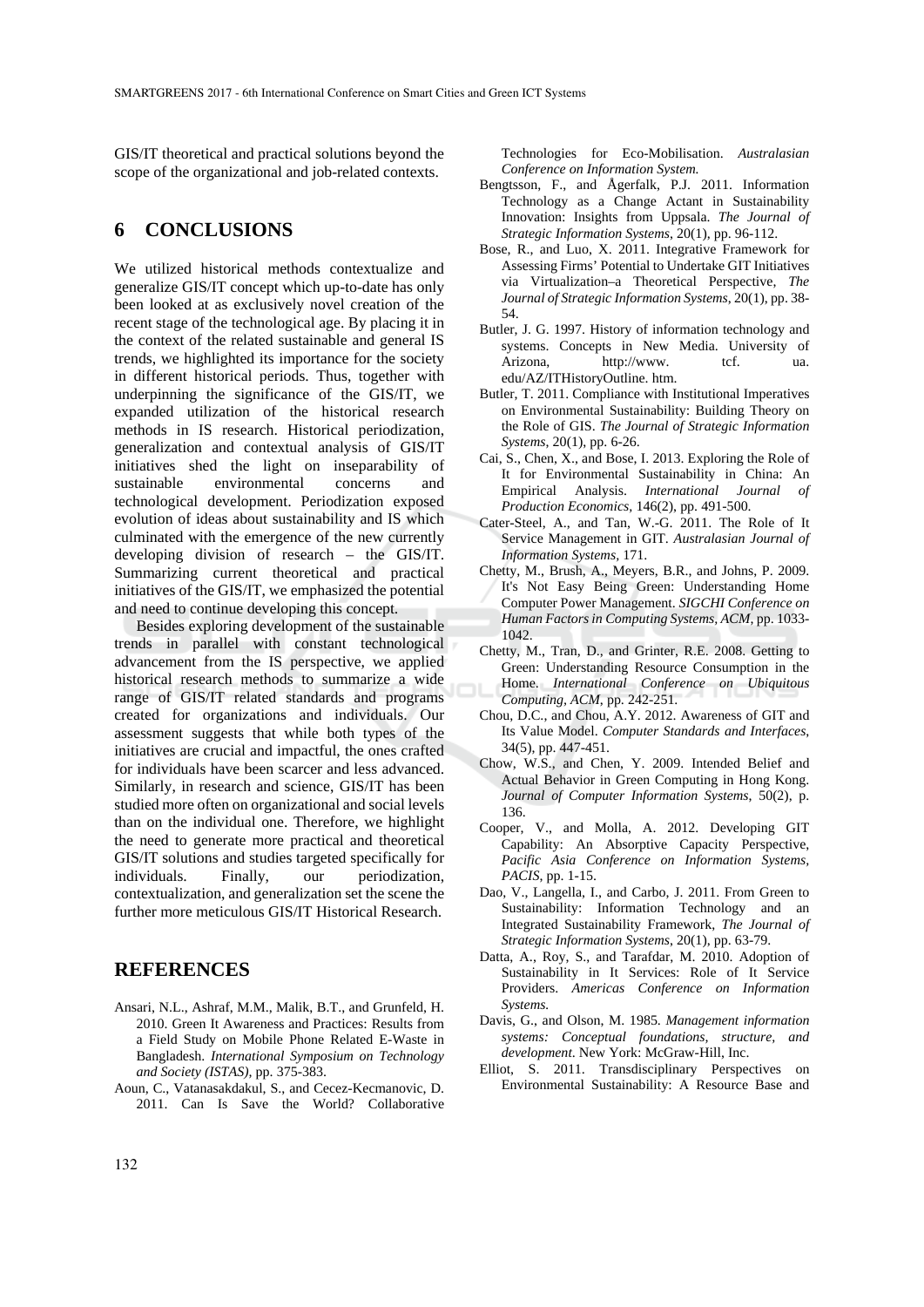Framework for It-Enabled Business Transformation. *Mis quarterly*, *35*(1), pp.197-236.

- Erek, K., Löser, F., Schmidt, N.-H., Zarnekow, R., and Kolbe, L.M. 2011. GIT Strategies: A Case Study-Based Framework for Aligning GIT with Competitive Environmental Strategies. *Pacific Asia Conference on Information Systems*, p. 59.
- Gaddis, J. L. 2002. *The Landscape of History (How Historians Map the Past)*. Oxford (Oxford University Press.
- Gandomi, Z., and Amin, S. 2014. Towards Green Computing Application for Measuring the Sustainability of Data Centers: an Analytical Survey. In *The International Conference on Electrical, Electronics, Computer Engineering and their Applications, EECEA2014*, pp. 86-96. The Society of Digital Information and Wireless Communication.
- Gholami, R., Sulaiman, A.B., Ramayah, T., and Molla, A. 2013. Senior Managers' Perception on Green Information Systems (IS) adoption and Environmental Performance: Results from a Field Survey. *Information and Management*, 50(7), pp. 431-438.
- Hirschheim, R., and Klein, H. K. 2012. A glorious and notso-short history of the information systems field. *Journal of the Association for Information Systems*, 13 (4), p. 188.
- Ijab, M., Molla, A., and Cooper, V.A. 2011. A Theory of Practice-Based Analysis of Green Information Systems (GIS) Use. *Australian Conference on Information Systems.*
- Ijab, M.T., Molla, A., Kassahun, A.E., and Teoh, S.Y. 2010. Seeking the Green in GIS: A Spirit, Practice and Impact Perspective, *Pacific Asia Conference on Information Systems.*
- Jain, R.P., Benbunan-Fich, R., and Mohan, K. 2011. Assessing GIT Initiatives Using the Balanced Scorecard. *IT professional*, pp. 26-32.
- Koo, C., Chung, N., and Lee, Y.-C. 2013. The Influential Motivations of GIT Device Use and the Role of Reference Group Perspective. In *Pacific Asia Conference on Information Systems.*
- Lei, C.F., and Ngai, E. 2013. GIT Adoption: An Academic Review of Literature. *Pacific Asia Conference on Information Systems.*
- Lévesque, S., 2008. Thinking historically: Educating students for the twenty-first century. University of Toronto Press.
- Loock, C.-M., Staake, T., and Thiesse, F. 2013. Motivating Energy-Efficient Behavior with GIS: An Investigation of Goal Setting and the Role of Defaults. *Management Information System Quarterly (MISQ)*, 37(4), pp.1313- 1332.
- Mann, H., Grant, G., and Singh Mann, I.J. 2009. GIT: An Implementation Framework. In *Americas Conference on Information Systems.*
- Mason, R. O., McKenney, J. L., and Copeland, D. G. 1997. An Historical Method for MIS Research: Steps and Assumptions, *MIS Quarterly*, 21(3), pp. 307-320.
- McLaren, T.S., Manatsa, P.R., and Babin, R. 2010. An Inductive Classification Scheme for Green It Initiatives, *Americas Conference on Information Systems.*
- Melville, N.P. 2010. Information Systems Innovation for Environmental Sustainability, *Management Information System Quarterly (MISQ),* 34(1), pp. 1-21.
- Molla, A. 2009. Organizational Motivations for GIT: Exploring GIT Matrix and Motivation Models. *Pacific Asia Conference on Information Systems*, p. 13.
- Molla, A., and Abareshi, A. 2011. GIT Adoption: A Motivational Perspective, *Pacific Asia Conference on Informati on Systems,* p. 137.
- Molla, A., and Abareshi, A. 2012. Organizational Green Motivations for Information Technology: Empirical Study. *Journal of Computer Information Systems,* 52(3), pp.92-102.
- Molla, A., Cooper, V., and Pittayachawan, S. 2009. IT and Eco-Sustainability: Developing and Validating a Green It Readiness Model. *International Conference of Information Systems.* AIS Electronic Library, pp. 1-18.
- Molla, A., Cooper, V., Corbitt, B., Deng, H., Peszynski, K., Pittayachawan, S., and Teoh, S. 2008. E-Readiness to G-Readiness: Developing a Green Information Technology Readiness Framework. *Australasian Conference on Information Systems 2008*, University of Canterbury.
- Nanath, K., and Pillai, R.R. 2012. A Sustainability Model of GIT Initiatives. In *International Conference on Information Systems*, Orlando.
- Nedbal, D., Wetzlinger, W., Auinger, A., and Wagner, G. 2011. Sustainable Is Initialization through Outsourcing: A Theory-Based Approach. *Americas Conference on Information Systems, AMCIS.*
- OECD Working Party on the Information Economy. 2009. Towards Green ICT strategies: Assessing Policies and Programmes on ICTs and the Environment. Retrieved from
- http://www.oecd.org/internet/ieconomy/42825130.pdf.
- Oinas-Kukkonen H. 2015. Web Science: A Golden Opportunity for Applying Information Systems Theories. *Journal of Information Technology Theory and Application, JITTA*, 16(3), p.3.
- Oinas-Kukkonen, H., and Oinas-Kukkonen, H. 2014. What Every Information Systems (IS) Researcher Should Know About IS History (ISH) Research. *The Fifth International Conference on Information Systems 2014*, Auckland.
- Pitt, L.F., Parent, M., Junglas, I., Chan, A., and Spyropoulou, S. 2011. Integrating the Smartphone into a Sound Environmental Information Systems Strategy: Principles, Practices and a Research Agenda. *The Journal of Strategic Information Systems*, 20(1), pp. 27- 37.
- Rahim, R.E.A., and Rahman, A.A. 2013. GIT Capability and Sustainable Development, Green Computing. *Technology and Innovation the Society of Digital Information and Wireless Communication*, pp. 80-88.
- Raza, K., Patle, V.K. and Arya, S., 2012. A review on green computing for eco-friendly and sustainable it. *Journal*